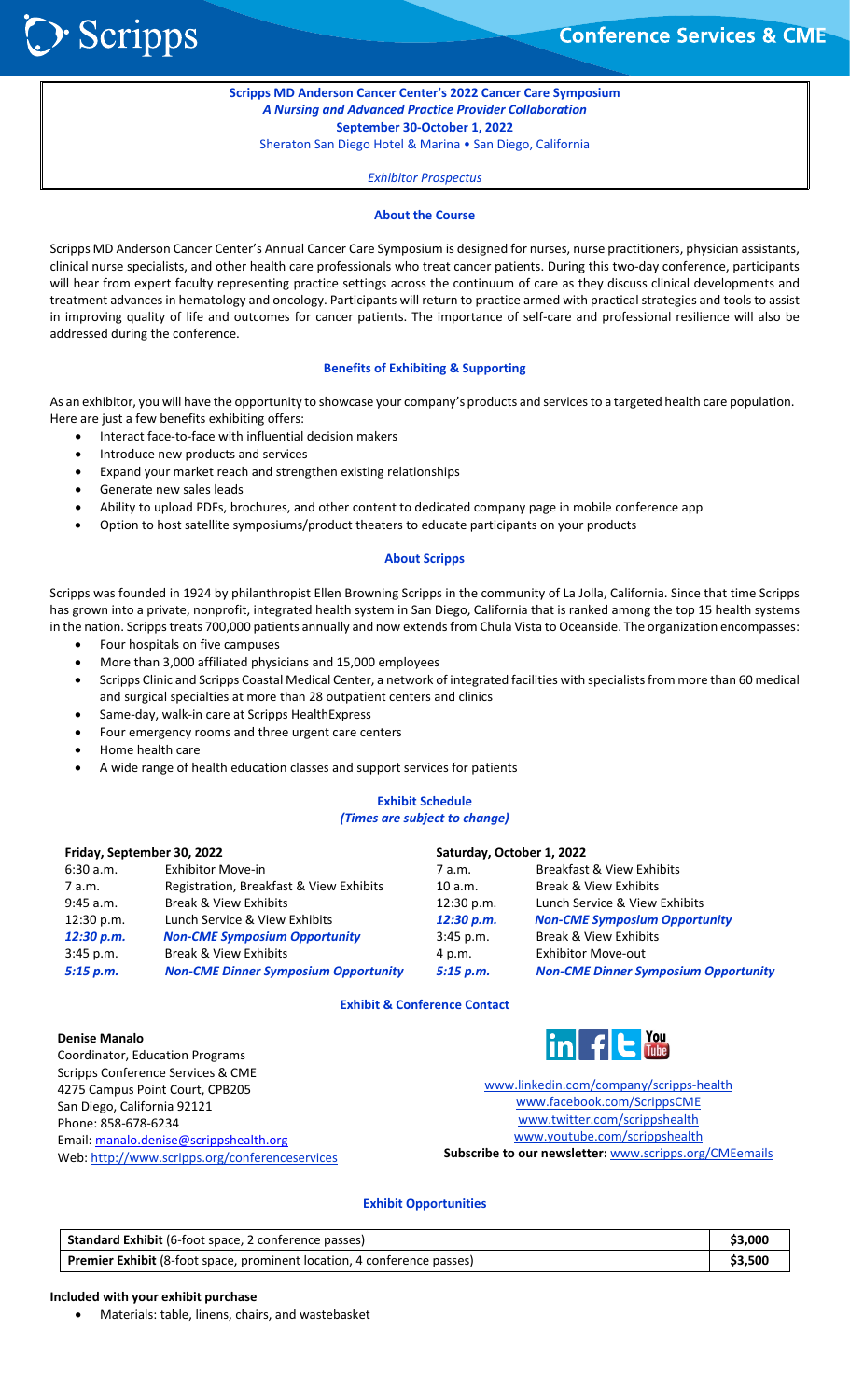# **Conference Services & CME**

- > Scripps
	- Wireless internet access
	- Full access conference passes determined by type of exhibit space
	- Additional conference passes available at a discounted rate of \$100 each
	- Access to mobile conference app containing course materials, recordings, faculty information and more
	- Logo placement and company description in mobile conference app with link to your organization's website
	- Exhibitors wishing to receive CME credit must complete the post conference evaluation to receive a certificate

# **Not included with your exhibit purchase:**

- Pipe and drape (not available)
- Additional furniture or equipment rentals (space restrictions apply)
- Electricity and/or additional audio-visual equipment (can be rented through hotel AV company)
- Labor for installing or dismantling your exhibit display
- Security: the exhibit area will remain open and no security guard will be present. We ask that you do not leave any valuable items unattended at your booth at any time. Anything you leave in the exhibit area will be left at your own risk. Neither the hotel, nor Scripps will accept liability for any items in the exhibit area at any time.

# **Scripps Health Conference Guidelines**

- 1. Proof of vaccination will be required for all staff, participants, and vendors who wish to attend the conference in-person.
- 2. Staff, participants, and vendors who are unvaccinated are required to bring proof of a negative PCR test taken within 48 hours of the start of the conference.
- 3. ALL STAFF, PARTICIPANTS, AND VENDORS MUST BE ASYMPTOMATIC TO ATTEND THE IN-PERSON CONFERENCE.
- 4. All staff, participants, and vendors will be required to wear masks and remain physically distanced during the conference.

\*\* These guidelines may be modified at any time in advance of or during the Conference.\*\*

# **Booth Traffic**

While Scripps makes every effort to promote and encourage attendees to visit the Exhibit Hall, we cannot guarantee booth traffic. It is the exhibiting company's responsibility to promote its presence at the course through pre-meeting notifications and on-site promotions to draw traffic to their booth.

*\*\*In alignment with the ACCME Standards for Integrity and Independence in Accredited Continuing Education, exhibitors will only be provided with limited participant information from those who have agreed to have their information shared.*

# **Additional Support Opportunities & Pricing**

# **Non-CME Lunch Symposia/Product Theater \$15,000 each** Scripps offers organizations the opportunity to host satellite symposia and events in conjunction with the conference. Scripps is strongly committed to ensuring the best possible chance for success of all such events and offers the following fee and service options. • **Buffet style food and beverage will be arranged by Scripps with the hotel on your behalf** • Approval to hold the event in conjunction with the Scripps conference

- 
- Approval to hold the event at the conference venue (based on space availability)
- Inclusion of marketing collateral in attendee confirmation packets
- E-mail blasts (2) to all registered attendees
- Signage (1) and brochures/invitations posted near the Scripps registration desk
- Inclusion on the course website and registration link
- Inclusion in the conference daily announcements
- Meeting room with standard audio-visual equipment and support (projector, screen, podium microphone, sound system, 1 tech)

The above fees do not include:

- *Exclusivity of selected time slot (additional \$2,500)*
- Creation of marketing materials such as brochures/invitations; Scripps reserves the right to approve all materials
- All logistical arrangements and fees associated with the symposium (AV equipment/staffing beyond what is provided) are the responsibility of the hosting company in conjunction with the hotel
- Exhibit booth; additional fees apply
- **Scripps Health does not guarantee attendance during this event**

# **Non-CME Dinner Symposia/Product Theater \$7,500 each**

*The hosting company is responsible for providing dinner*

Scripps offers organizations the opportunity to host satellite symposia and events in conjunction with the conference. Scripps is strongly committed to ensuring the best possible chance for success of all such events and offers the following fee and service options.

- Approval to hold the event in conjunction with the Scripps conference
- Approval to hold the event at the conference venue (based on space availability)
- Inclusion of marketing collateral in attendee confirmation packets
- E-mail blasts (2) to all registered attendees
- Signage (1) and brochures/invitations posted near the Scripps registration desk
- Inclusion on the course website and registration link
- Inclusion in the conference daily announcements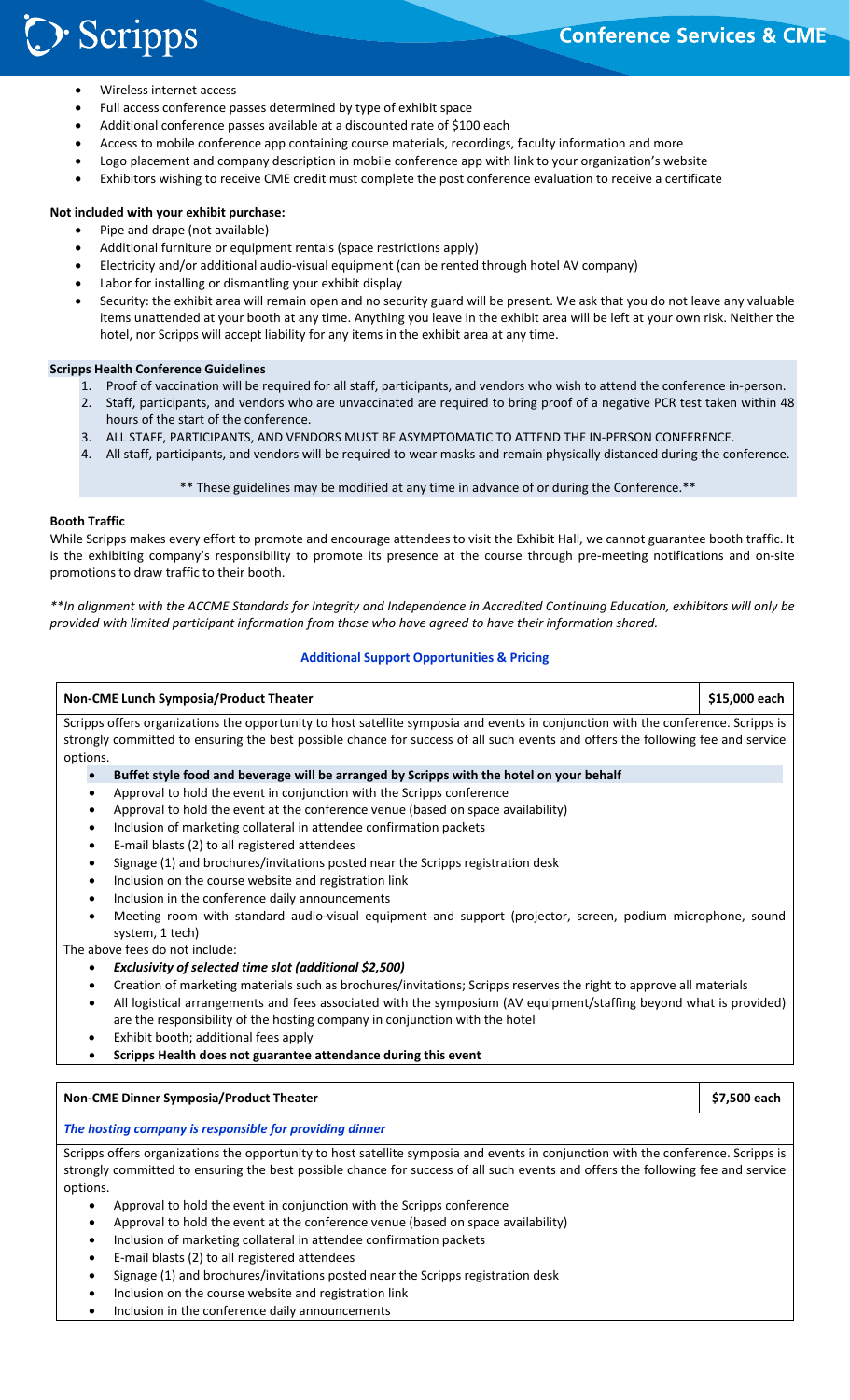

• Meeting room with standard audio-visual equipment and support (projector, screen, podium microphone, sound system, 1 tech)

The above fees do not include:

- *Exclusivity of selected time slot (additional \$2,500)*
- Creation of marketing materials such as brochures/invitations; Scripps reserves the right to approve all materials
- **All logistical arrangements and fees associated with the symposium (food/AV equipment/staffing beyond what is provided) are the responsibility of the hosting company in conjunction with the hotel**
- Exhibit booth: additional fees apply
- **Scripps Health does not guarantee attendance during this event**

#### **Available Symposium Dates/Times**

| Friday, September 30, 2022 | Saturday, October 1, 2022 |
|----------------------------|---------------------------|
| 12:30-1:30 p.m.            | 12:30-1:30 p.m.           |
| $5:15-6:15$ p.m.           | $5:15-6:15$ p.m.          |

#### **Exhibit & Conference Venue**

| <b>Sheraton San Diego Hotel &amp; Marina</b> | For shipping purposes, please add the following to your label: |
|----------------------------------------------|----------------------------------------------------------------|
| 1380 Harbor Island Dr                        | Attn: Denise Manalo/Scripps Cancer Care, Sept 30-Oct 1, 2022   |
| San Diego, California 92101                  | Company                                                        |
| Phone: 619-291-2900                          | Box # of $#$                                                   |

#### **Exhibitor Housing**

A specially priced block of rooms is **being held until Thursday, September 8, 2022, or until the room block fills, whichever comes first**. When making your reservation, be sure to ask for the Scripps conference rate of \$219 per night (plus tax and parking). After September 8, 2022, reservations will be accepted on a space and rate availability basis only. A link to reserve a discounted room can be found on the conference webpage.

#### **Shipping Dates**

**All materials should arrive no earlier than Wednesday September 28, 2022.** If materials are received prior to this date the exhibiting company will be responsible for these charges. Materials that are shipped will be available at your company's exhibit space during the first installation session. If you have items to ship after the conference, FedEx and UPS can be arranged directly with the hotel. You are responsible for providing all necessary shipping materials as well as all related expenses.

#### **Payment Information**

- All exhibit applications must be received by **Monday, September 26, 2022**. Upon receipt of the application, a confirmation email will be sent.
- Satellite symposiums/product theaters must be reserved **at least 10 business days** prior to the activity.
- Payment must be received prior to the start of the activity.
- The exhibit cancellation deadline is **Friday, September 16, 2022**. Scripps will retain a \$100 processing fee. After September 16th no refunds will be granted.
- The satellite symposium/product theater cancellation deadline is **Friday, September 16, 2022**. Scripps CME will refund the cost of the satellite symposium/product minus a \$500 processing fee. After Friday, September 16th, no refunds will be granted.
- Exhibit space must be occupied by 7 a.m. on September 30, 2022. Failure to meet this deadline will cause forfeiture of your space. Scripps may use or reassign the space without refund. Exhibitors who anticipate delays must notify Scripps.

#### **Application Review**

For an exhibit application to be accepted by Scripps, the products and services must be educational in nature and relate to the educational activity content. Scripps reserves the right to accept or reject a potential exhibitor based on its assessment of whether the company/organization's products and/or services are relevant to the conference content. All exhibits will be reviewed by Scripps.

Scripps reserves the right to refuse the application of any party whose product, service or proposed exhibit is, in Scripps sole discretion, not in keeping with the character of the educational activity and exhibition hall. Approval of the exhibit application is in the sole discretion of Scripps, and may be withheld, among other reasons, for: (a) poor credit history of Exhibitor, including but not limited to past due amounts owing to Scripps, or (b) breach of the Conditions or any other contract provisions governing any previous trade show or other event conducted or sponsored by Scripps.

# **CME Guidelines Related to Educational Grants, Exhibit Space and Promotional Activities**

In compliance with the ACCME Standards for Integrity and Independence in Accredited Continuing Education, arrangements for commercial exhibits or advertisements cannot influence planning or interfere with the presentation, nor can they be a condition of the provision of commercial support for CME activities.

- Exhibit and other promotional fees shall be separate and distinct from educational grants/commercial support.
- All exhibitors must be in a room or area separate from the education and the exhibits must not interfere or in any way compete with the learning experience prior to, during, or immediately after the activity.
- Company representatives must refrain from holding any commercial discussions in the educational ballroom. All promotional activities including interviews, demonstrations, and the distribution of literature or samples must be made within the exhibitor's space. Canvassing or distributing promotional materials outside the exhibitor's rented exhibit space is not permitted.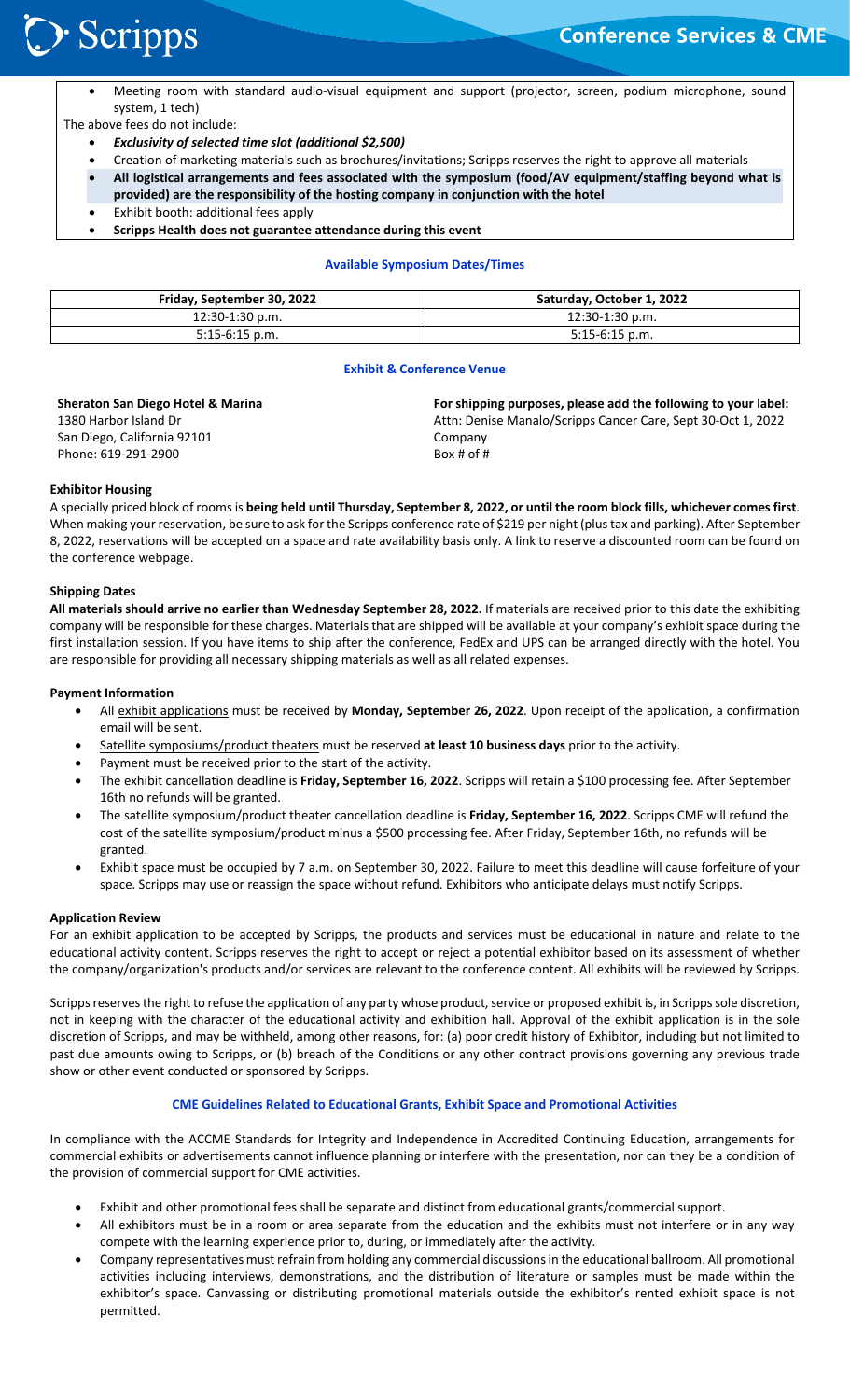

• Commercial interest representatives may attend CME activities at the discretion of Scripps for the direct purpose of the representatives' own education. However, they may not engage in sales or marketing activities while in the space or place of the educational activity.

# **Exhibit Conditions, Rules and Regulations**

Exhibits must adhere, in each case in the determination of Scripps in its sole discretion, to each of the following standards:

- Exhibitor must promote the marketing of products and services that relate to the educational activity content.
- Exhibitor may encourage or advance its own products, equipment or services; however, Exhibitor shall not unfairly criticize the products or methods of any other exhibitor.
- Exhibitor shall not directly or indirectly promote or advertise any idea or product which is inconsistent with the stated purpose of the educational activity content.
- Exhibitor shall not infringe the copyrights, trademarks or other intellectual property rights of any third party or unfairly compete with other exhibits.
- Exhibitor's exhibit shall not have an undesirable or unreasonable deleterious effect upon another exhibit or the educational activity.
- Scripps reserves the right to prohibit or remove any exhibit which detracts from the general character of the Exhibition as a whole, or consists of products or services inconsistent with the purpose of the Exhibition. The right to prohibit or remove includes, but is not limited to, such persons, things, conduct, printed matter or anything else of a character which Scripps deems objectionable.
- Scripps reserves the right, in its sole discretion, to refuse any person, including without limitation any employee of Exhibitor, admission to the Exhibition.
- Scripps accepts no responsibility for breakdown or failure of any of the services provided for, or in connection with, the Exhibition.

#### **Printed Material Distribution/Canvassing**

Canvassing in any part of the facilities utilized during the Scripps CME program is strictly forbidden, and anyone doing so will be requested to leave the building. Distribution of advertising or printed material by the exhibitor outside of the exhibitor's allotted space will not be permitted unless the distribution or advertising is agreed to in advance with Scripps.

#### **Liability**

Once an application has been approved by Scripps the following liability policies apply. Exhibitors are encouraged to insure themselves against property loss or damage and against liability for personal injury.

- Neither Scripps, nor the Facility, the employees thereof, nor their representatives, nor any member of the Conference Committee shall be responsible for any injury, loss, or damage that may occur to the Exhibitor or his property from any cause whatsoever, prior to, during, or subsequent to the period of the Exhibit except for any injury, loss, or damage to the extent arising from the negligence or willful misconduct of Scripps, the Facility, their employees, their representatives or any member of the Conference Committee. The Exhibitor agrees to indemnify Scripps, the Facility and their employees, volunteers, and committees from any and all claims for loss, damage, or injury except for any claims for loss, damage or injury to the extent arising from the negligence or willful misconduct of Scripps, the Facility, their employees, volunteers, and committees. Exhibitors are encouraged to insure themselves against property loss or damage, and against both general and personal liability.
- Exhibitor understands and agrees that, for the safety of conference attendees, Exhibitor shall not perform any procedures on or provide any services to conference attendees that are either invasive or are customarily performed in a practitioner's office.

#### **FDA Regulations**

Exhibitors are reminded of the Food and Drug Administration (FDA) restrictions on the promotion of investigational and pre-approved drugs and devices. Exhibitors are also cautioned about FDA prohibition of promoting approved drugs for unapproved purposes. Information regarding FDA regulations may be obtained directly from the FDA. Requests for information and guidance can be obtained at www.fda.gov/cder, the FDA's medical advertising information line, 301-796-1200, or directed to:

FDA Division of Drug Marketing FDA/CDRH/Office of Device Evaluation 10903 New Hampshire Ave. [www.fda.gov](http://www.fda.gov/) Building 51, Room 3200 for more information. Silver Spring, MD 20993-8002

#### **Family/Guest Attendance Policy**

All conference activities are exclusively reserved for paid conference attendees. Children and family members are not allowed to attend meal functions or permitted in the general session room.

#### **Scripps Conference Modification or Cancellation**

Scripps reserves the right to modify the course's schedule or program as necessary. Scripps also reserves the right to cancel this conference, in which case a full refund of the registration/exhibit fees will be provided. We are unable to refund any travel costs (flight, hotel, etc.) in the case of Scripps cancellation.